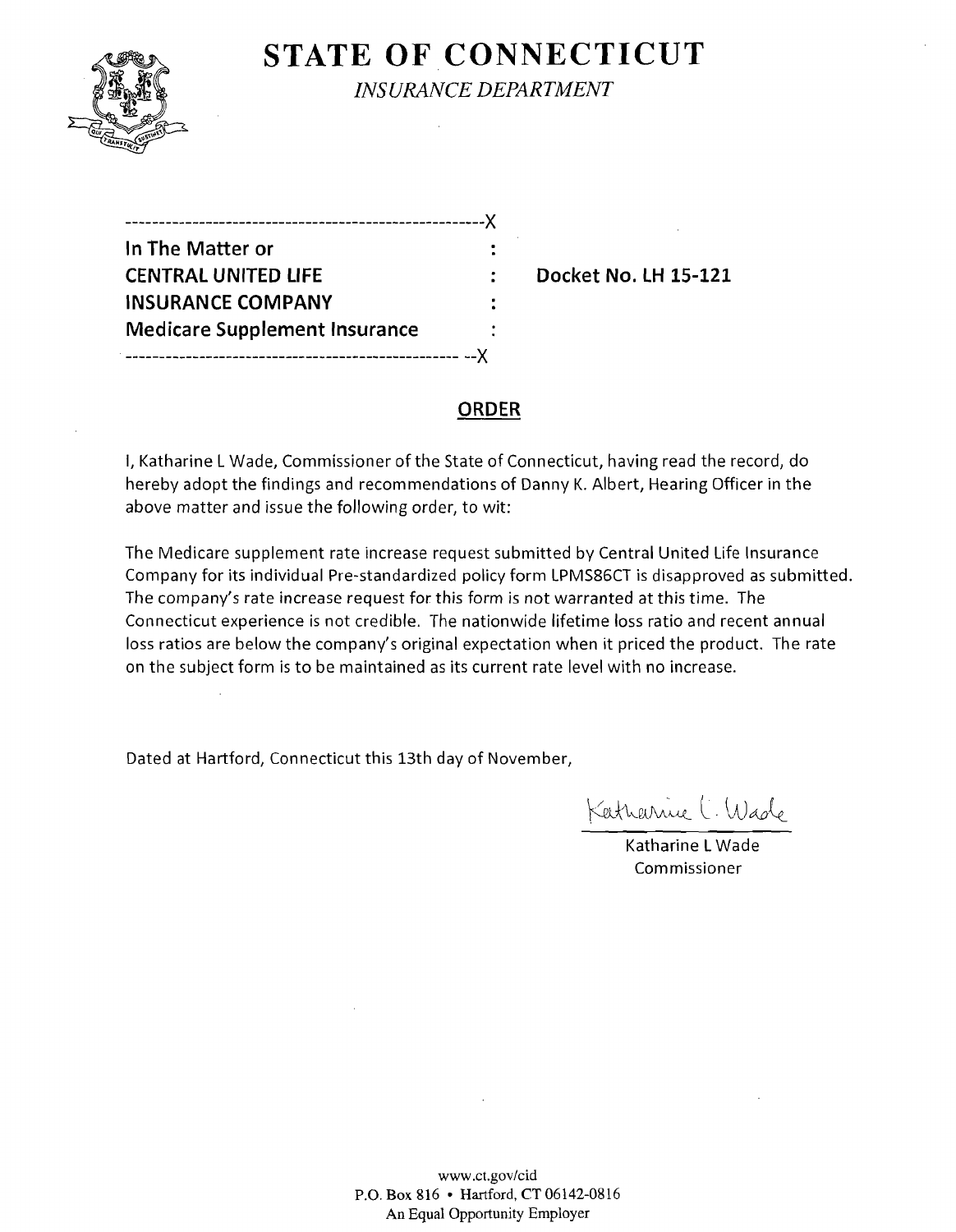# **STATE OF CONNECTICUT**



*INSURANCE DEPARTMENT* 

------------------------------------------------------)(

**Docket No. LH 15-121** 

## **PROPOSED FINAL DECISION**

## **1. INTRODUCTION**

The Insurance Commissioner of the State of Connecticut is empowered to review rates charged for individual and group Medicare supplement policies sold to any resident of this State who is eligible for Medicare. The source for this regulatory authority is contained in Chapter 700c and Section 38a-495a of the Connecticut General Statutes.

After due notice, a hearing was held at the Insurance Department in Hartford on October 29, 2015 to consider whether or not the rate increase requested by Central United Life Insurance Company on its individual Pre- Standardized Medicare supplement business should be approved.

No members from the general public attended the hearing.

No Company representatives from Central United Life Insurance Company attended the hearing.

The hearing was conducted in accordance with the requirements of Section 38a-474, Connecticut General Statutes, the Uniform Administrative Procedures Act, Chapter 54 of Section 38a-8-1 et seq. of the Regulations of Connecticut State Agencies.

A Medicare supplement (or Medigap) policy is a private health insurance policy sold on an individual or group basis, which provides benefits that are additional to the benefits provided by Medicare. For many years Medicare supplement policies have been highly regulated under both state and federal law to protect the interests of persons eligible for Medicare who depend on these policies to provide additional coverage for the costs of health care.

Effective December I, 2005, Connecticut amended its program of standardized Medicare supplement policies in accordance with Section 38a-496a of the Connecticut General Statutes,

> www.ct.gov/cid P.O. Box 816 • Hartford, CT 06142-0816 An Equal Opportunity Employer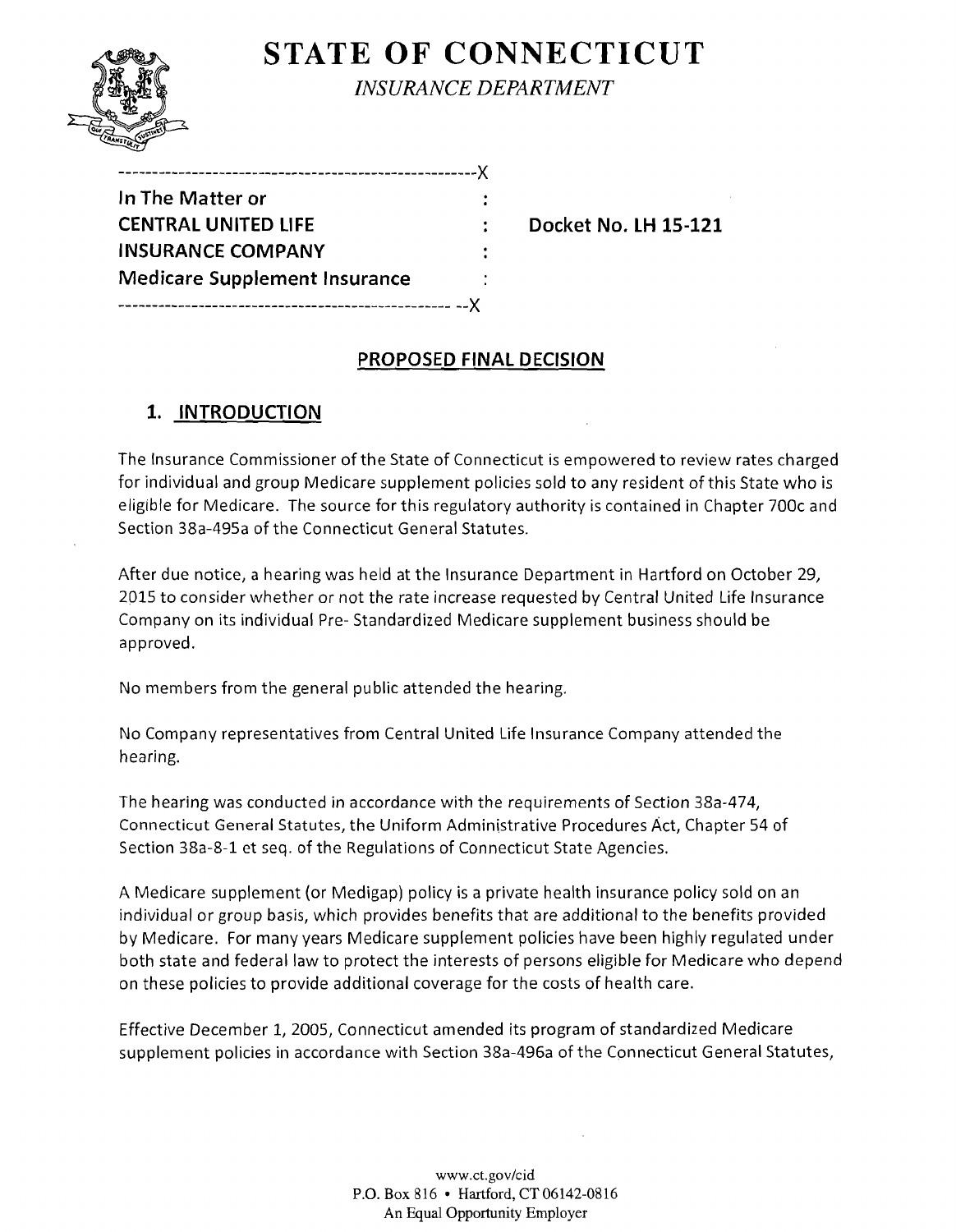and Sections 38a-495a-1 through 38a-495a-21 of the Regulations of Connecticut Agencies. This program, which conforms to federal requirements, provides that all "core" package of benefits known as Plan A. Insurers may also offer anyone or more of eleven other plans (Plans B through N).

Effective January 1, 2006, in accordance with Section 38a-495c of the Connecticut General Statutes (as amended by Public Act 05-20) premiums for all Medicare supplement policies in the state must use community rating. Rates for Plans A through N must be computed without regard to age, gender, previous claims history or the medical condition of any person covered by a Medicare supplement policy or certificate.

The statute provides that coverage under Plans A through N may not be denied on the basis of age, gender, previous claims history or the medical condition of any covered person. Insurers may exclude benefits for losses incurred within six months from the effective date of coverage based on a pre-existing condition.

Effective October 1,1998, carriers that offer Plan B or Plan C must make these plans as well as Plan A, available to all persons eligible for Medicare by reason of disability.

Insurers must also make the necessary arrangements to receive notice of all claims paid by Medicare for their insureds so that supplement benefits can be computed and paid without requiring insureds to file claim forms for such benefits. This process of direct notice and automatic claims payment is commonly referred to as "piggybacking" or "crossover".

Sections 38a-495 and 38a-522 of the Connecticut General Statutes, and Section 38a-495a-10 of the Regulations of Connecticut Agencies, state that individiaul and group Medicare supplement policies must have anticipated loss ratios of 65% and 75%, respectively. Under Sections 38a-495-7 and 38a-495a-1O of the Regulations of Connecticut Agencies, filings for rate increases must demonstrate that actual and expected losses in relation to premiums meet these standards, and anticipated loss ratios for the entire future period for which the requested premiums are calculated to provide coverage must be expected to equal or exceed the appropriate loss ratio standard.

Section 38a-473 of the Connecticut General Statutes provides that no insurer may incorporate in its rates for Medicare supplement policies factors for expenses that exceed 150% ofthe average expense ratio for that insurer's entire written premium for all lines of health insurance for the previous calendar year.

### II. **FINDING OF FACT**

After reviewing the exhibits entered into the record of this proceeding, and utilizing the experience, technical competence and specialized knowledge of the Insurance Department, the undersigned makes the following findings of fact: